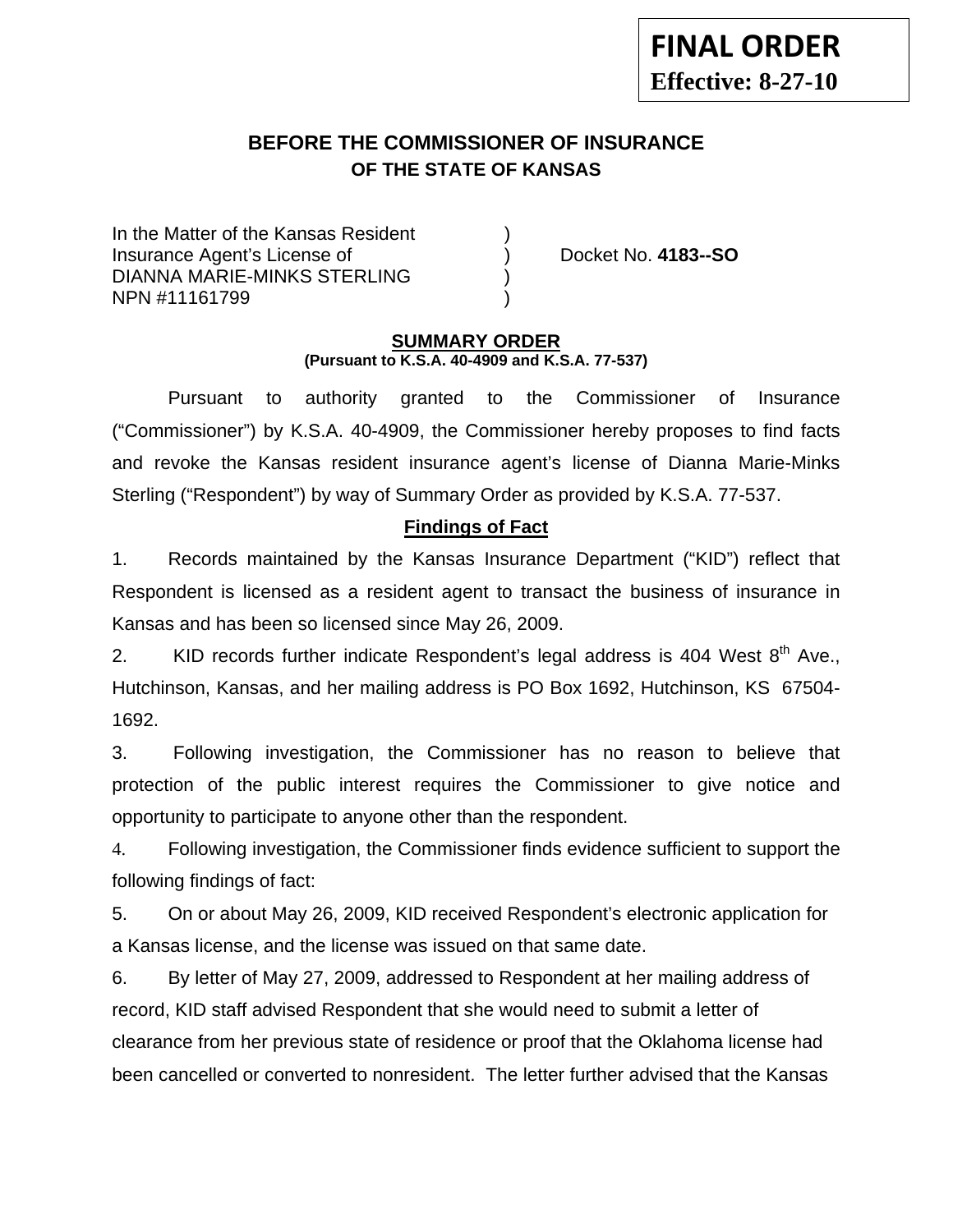license would be canceled if she did not submit the requested document(s) within 90 days of the date of the letter.

7. A copy of the letter stamped "second notice" was mailed on June 26, 2009, and a second copy stamped "immediate reply necessary" was mailed July 27, 2009.

8. An additional copy of the notice was mailed October 27, 2009, Respondent was given a deadline of November 27, 2009.

9. Respondent did not submit the requested document(s) by November 27, 2009.

10. By letter of May 24, 2010, the acting director of the KID producers division demanded that Respondent provide proof by June 7, 2010, that her Oklahoma license had been cancelled or converted to nonresident.

11. Respondent did not respond, and the letter was not returned.

12. By letter of June 23, 2010, counsel for KID wrote to Respondent at her address of record and invited Respondent to reply within 15 business days if she disputed the above facts.

13. To date, Respondent has not replied, and the letter has not been returned.

14. To date, the Oklahoma Insurance Department website reflects that Respondent's Oklahoma resident license remains active.

## **Applicable Law**

15. K.S.A. 40-4909(a) provides, in relevant part:

"The commissioner may deny, suspend, revoke or refuse renewal of any license issued under this act if the commissioner finds that the applicant or license holder has. . .(2) Violated: (A) Any provision of chapter 40 of the Kansas Statutes Annotated or any rule and regulation promulgated thereunder . . . (C) any insurance law or regulation of another state." K.S.A. 40-4909(a).

16. The Commissioner may impose a civil penalty of up to \$1000 for each violation if a licensee fails to file required information or respond to a proper inquiry from the Commissioner. K.S.A. 40-2,125(b).

17. Oklahoma law provides, **"**Any licensee who ceases to maintain residency in this state shall deliver the licensee's insurance license to the Commissioner by personal delivery or by mail with return receipt requested within ten (10) days after terminating residency." 36 O.S. § 1435.13J.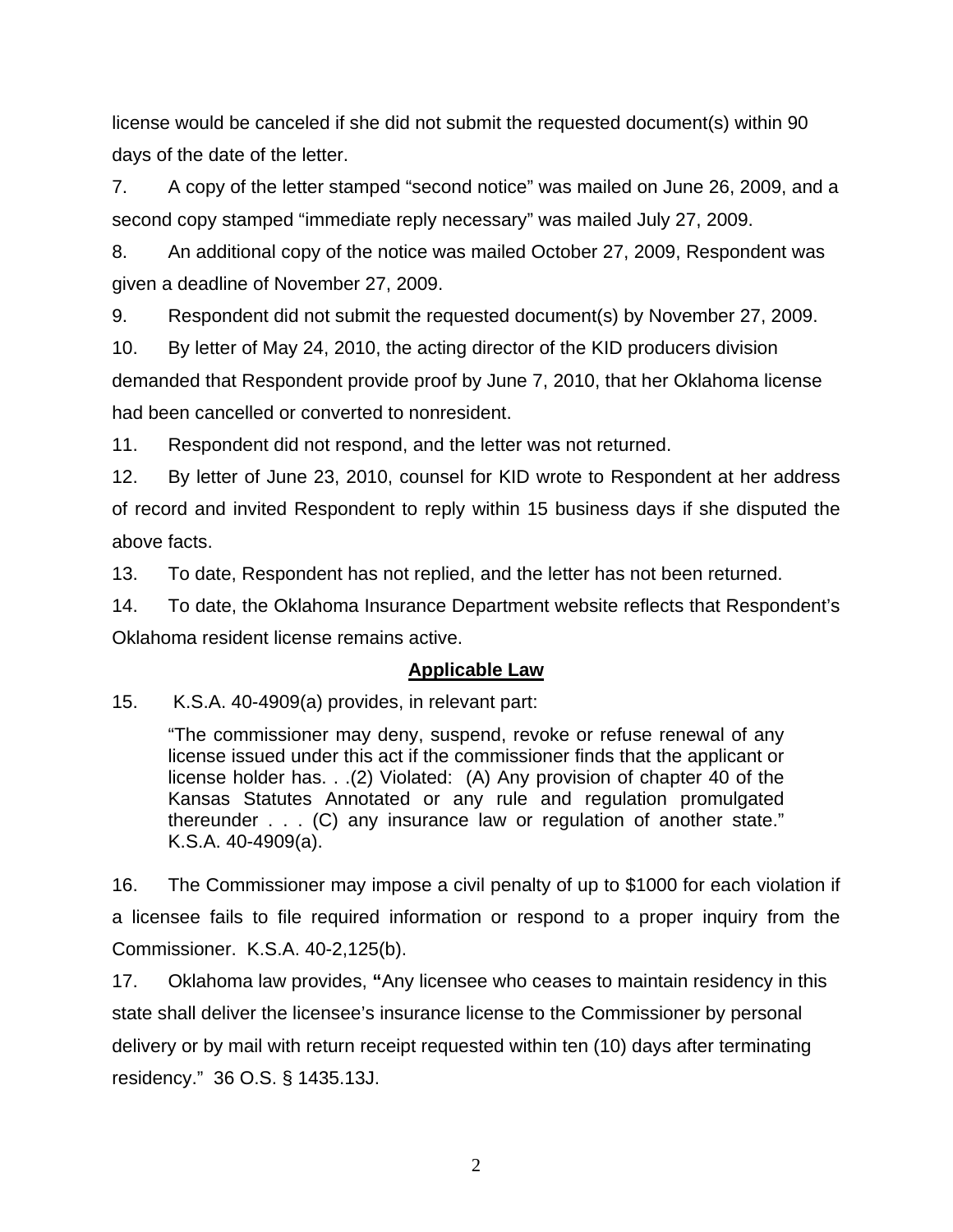18. The Commissioner may suspend, revoke, or refuse renewal of a license if the commissioner finds that the interests of the insurer or the insurable interests of the public are not properly served under the license. K.S.A. 40-4909(b).

#### **Conclusions of Law**

19. The Commissioner has jurisdiction over Respondent as well as the subject matter of this proceeding, and this proceeding is held in the public interest.

20. The Commissioner concludes that Respondent's Kansas license may be revoked pursuant to K.S.A. 40-4909(a)(2)(A) because Respondent has repeatedly failed or refused to respond to a proper inquiry from the Commissioner.

21. The Commissioner concludes that Respondent's Kansas license may be revoked pursuant to K.S.A. 40-4909(a)(2)(C) because Respondent's failure to surrender her Oklahoma license within 10 days after terminating Oklahoma residency establishes a violation of Oklahoma insurance law.

22. Further, the Commissioner concludes that Respondent's repeated failure to comply with Oklahoma law and provide documentation to KID, or otherwise respond to correspondence from KID, indicates that the interests of insurers and the insurable interests of the public will not be properly served under Respondent's license.

23. Based on the facts and circumstances set forth herein, it appears that the use of summary proceedings in this matter is appropriate, in accordance with the provisions set forth in K.S.A. 77-537(a), in that the use of summary proceedings does not violate any provision of the law, the protection of the public interest does not require the KID to give notice and opportunity to participate to persons other than Respondents, and after investigation, KID believes in good faith that the allegations will be supported to the applicable standard of proof.

 **IT IS THEREFORE ORDERED BY THE COMMISSIONER OF INSURANCE THAT** the Kansas resident insurance agent's license of **DIANNA MARIE-MINKS STERLING** is hereby **REVOKED. It is further ordered,** that **DIANNA MARIE-MINKS STERLING** shall **CEASE and DESIST** from the sale, solicitation, or negotiation of insurance and/or receiving compensation deriving from the sale, solicitation, or negotiation of insurance in Kansas on and after the effective date of this order.

3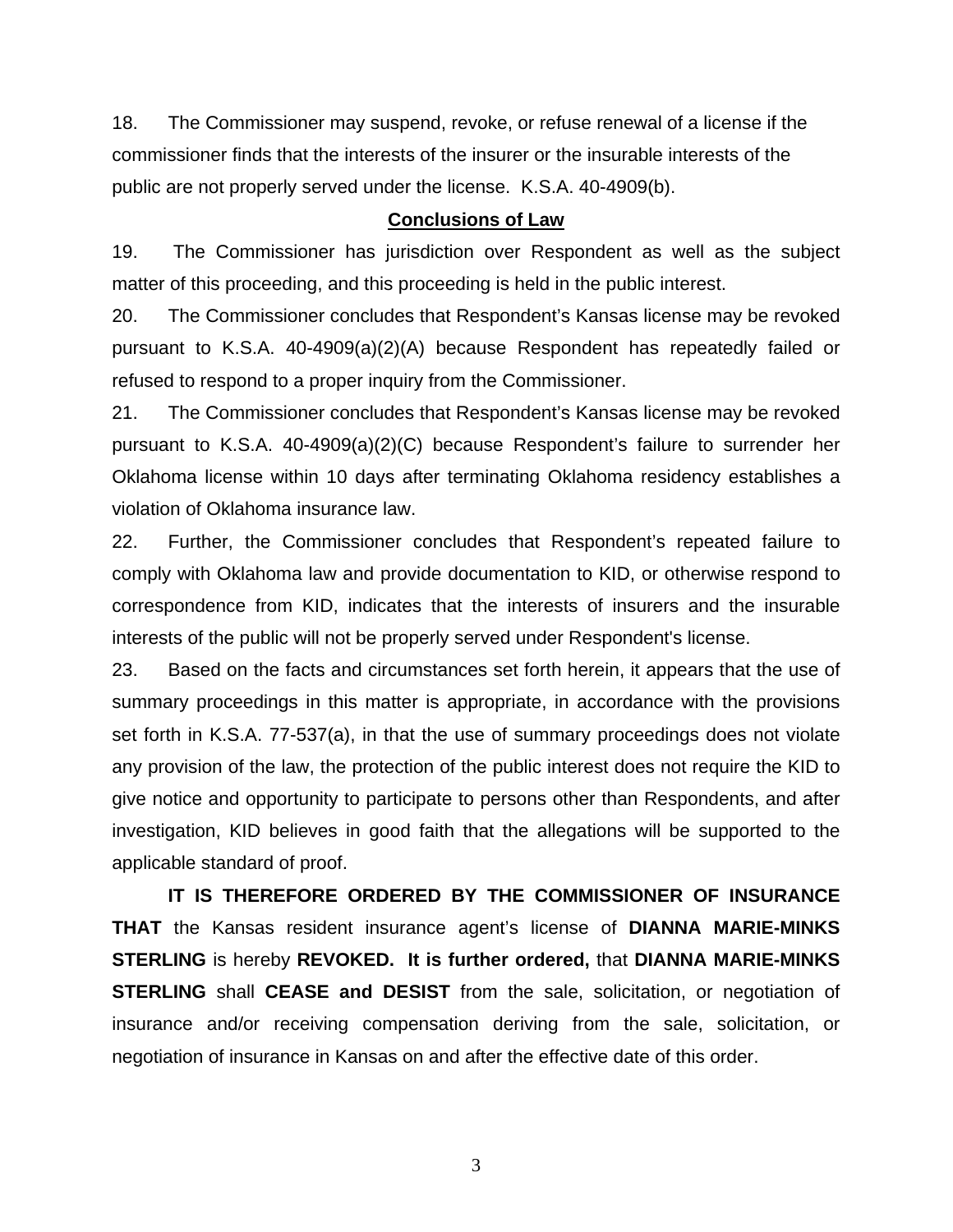IT IS SO ORDERED THIS 9th DAY OF AUG. 2010, IN THE CITY OF **TOPEKA, COUNTY OF SHAWNEE, STATE OF KANSAS.**



 \_/s/ Sandy Praeger\_\_\_\_\_\_\_\_\_\_\_\_\_\_\_\_ Sandy Praeger Commissioner of Insurance

 \_/s/ John W. Campbell\_\_\_\_\_\_\_\_\_\_\_\_\_ John W. Campbell General Counsel

## **NOTICE OF RIGHTS TO HEARING AND REVIEW**

**Within fifteen (15) days of the date of service of this Summary Order, Respondent** may submit a written request for a hearing pursuant to K.S.A. 77-537 and K.S.A. 77-542. Any request for a hearing should be addressed to the following:

 John W. Campbell, General Counsel Kansas Insurance Department 420 S.W. 9<sup>th</sup> Street Topeka, Kansas 66612 If a hearing is requested, the Kansas Insurance Department will serve notice of the time and place of the hearing and information on procedures, right of representation,

and other rights of parties relating to the conduct of the hearing.

**If a hearing is not requested in the time and manner stated above, this Summary Order shall become effective as a Final Order upon the expiration of time for requesting a hearing.** In the event Respondent files a Petition for Judicial Review, pursuant to K.S.A. 77-613(e), the agency officer to be served on behalf of the Kansas Insurance Department is

 John W. Campbell, General Counsel Kansas Insurance Department 420 S.W.  $9<sup>th</sup>$  Street Topeka, Kansas 66612